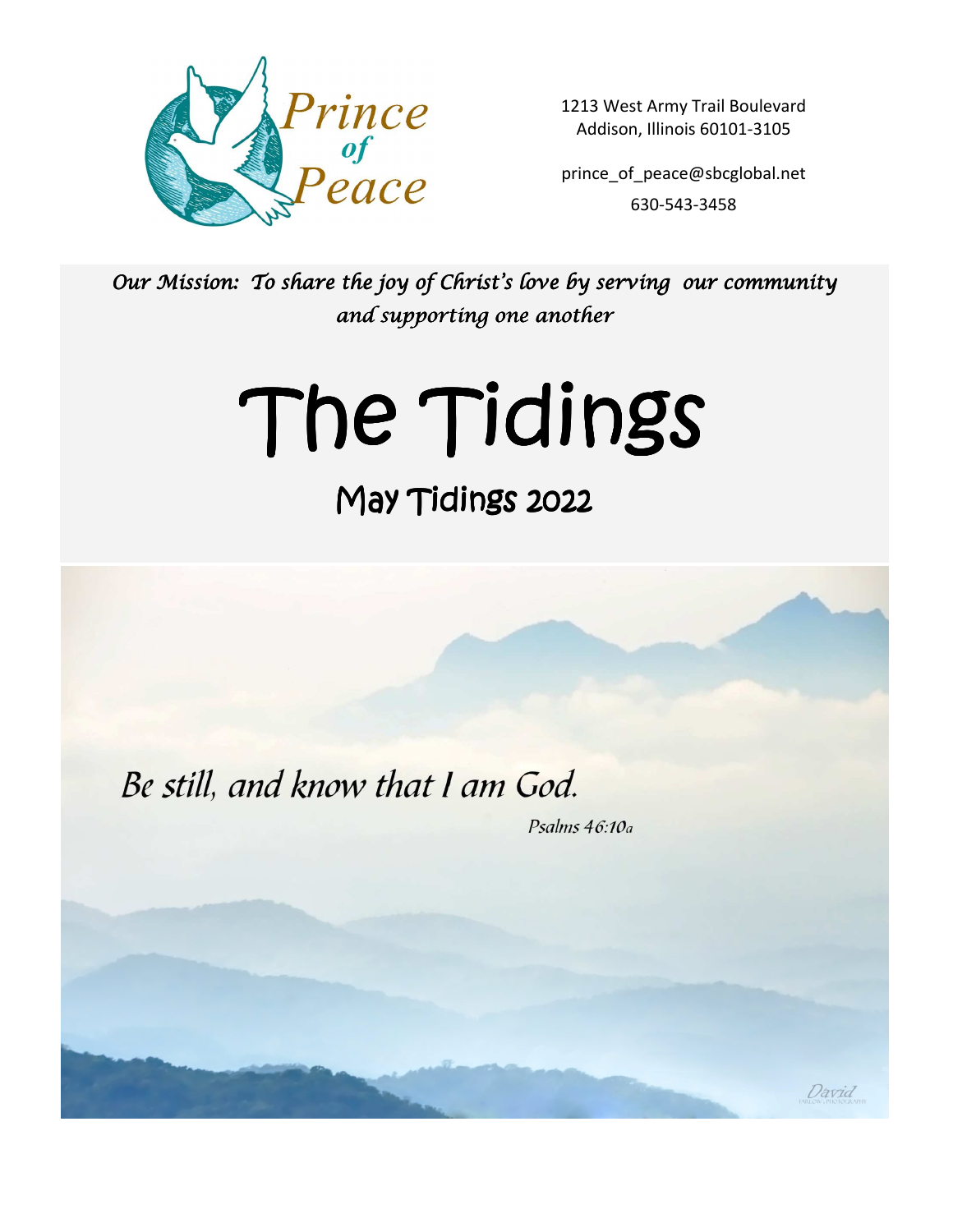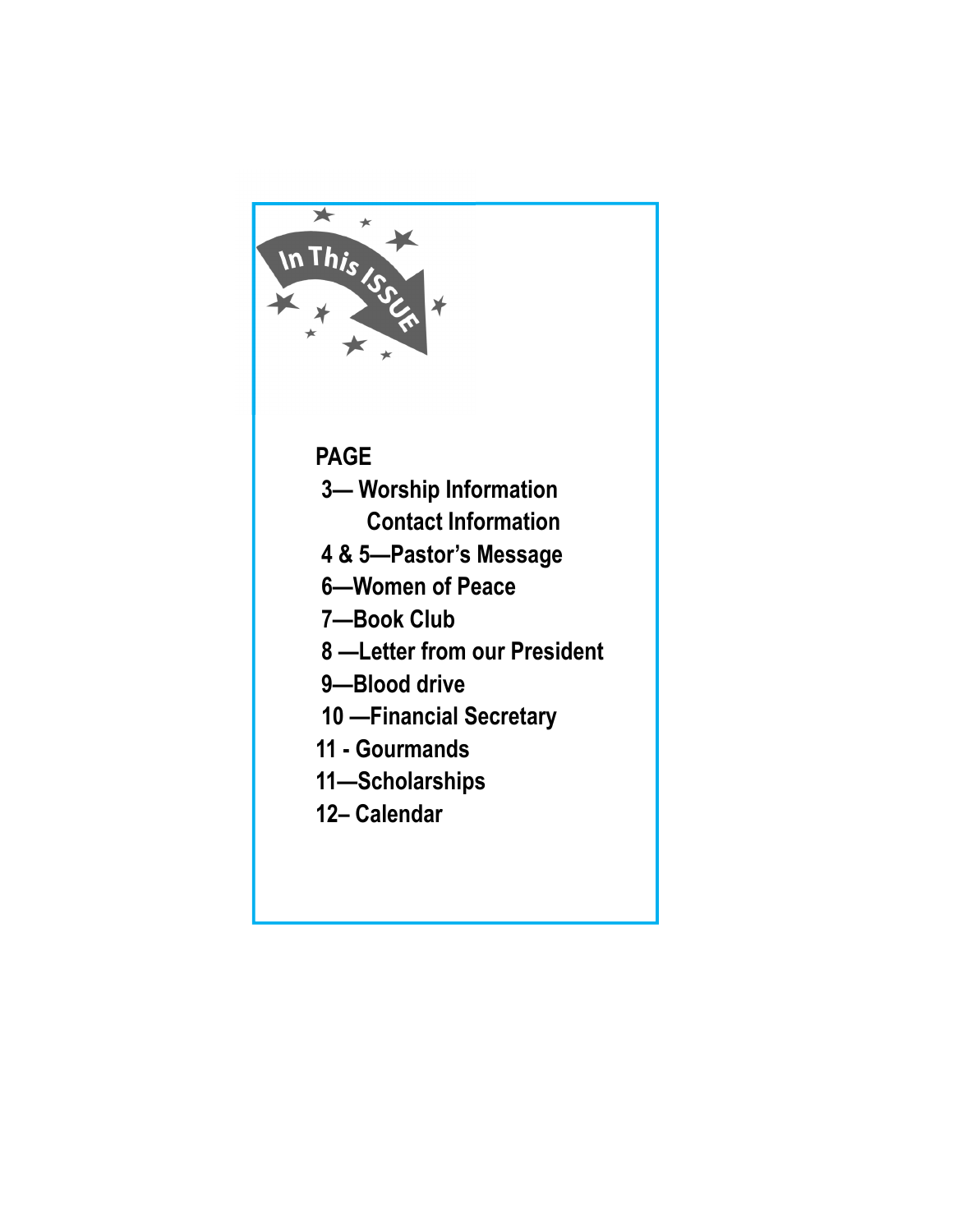# WELCOME TO<br>OUR CHURCH

**Sunday Worship Services** 

8:30 am - Worship

10:00 am Spanish/English Worship

11:00 am Traditional Worship

11:00 am First Communion and Confirmation Class

12:00 pm Adult Confirmation Class

All services can be viewed by going to POPaddison.com

### **Bible Study**

Monday at 6:00pm Spanish Bible Study on Zoom Wednesdays at 10:00 am in East Hall and on Zoom Wednesdays at 7:00 pm on Zoom

If you would like to participate via Zoom, email the office at Prince of peace@sbcglobal.net to be sent the invitation link.

### Need to get in touch?

| <b>Padre Antonio Cabello</b><br>Cell - 847-346-6909 | Email - cabellofamilia@icloud.com     |
|-----------------------------------------------------|---------------------------------------|
| <b>Prayer requests-Sara Cole</b>                    | Email - sas621@comcast.net            |
| <b>Church office</b>                                | Email - Prince_of_peace@sbcglobal.net |
| Caupel Procident Carol Plaamke                      |                                       |

Council President—Carol Bloemke Cell - 630-606-9722

Email - seebloemke.carolcarol@aol.com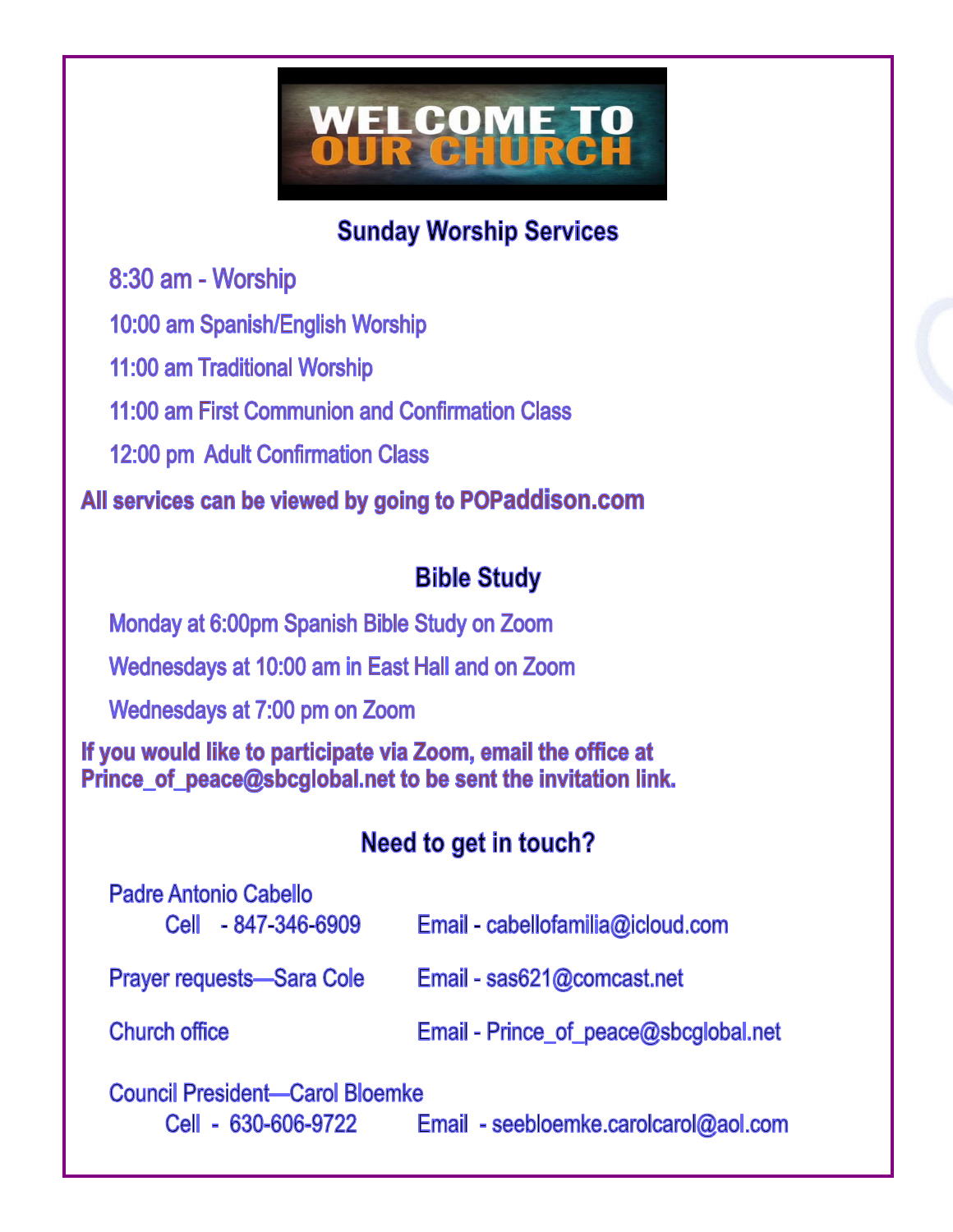

Blessing the One who sustains us in battle.

 The action of blessing is quite important in holy scripture, and it is not only the blessing that we received or exchange with another person. It is also the blessing that we do to God. The psalms are full of them. The blessing of God is a spiritual exercise. The word blessing comes from that word that we use mostly in funerals Eulogy. But the Eulogy is not a compliment to a person who died. Eulogy is to bless , to speak well of, it is to say something good. Eu means good, and logos is the word.

Enter through his gates with thanksgiving, through his courts with praise, praise him, bless his name. (Psalm 100.4 NIV)

Bless my soul to the Lord, And everything that is within me, to his holy name! Bless the Lord, my soul, and do not forget any of its benefits. (Psalm 103.1-2 NIV) Psalm 145

"I will exalt you, my God, my king; I will bless your name forever and ever.

2 Day after day, I will bless you and I will praise your name forever and ever.

3 Great is the Lord, he deserves all praise, his greatness is incalculable.

4 one generation ponders your works to the other, and tells him your deeds.

5 They praise the glory of your majesty, and I repeat your wonders.

6 They make your dreadful deeds more expensive, and I narrate your great deeds.

As there is so much in the Bible about God's blessing that we do well to ask ourselves what is the purpose and therapeutic effect of such blessings. John Piper writes that when God blesses us we are helping with it and reinforcing and doing better than we were before, but when we bless God it is not relieved, reinforced, or improved.

 God is, after all, perfect and complete and, in fact, the main and inexhaustible source of all blessing! Therefore, it is quite clear that when we bless God we are recognizing great wealth, strength, and favor of God for us and also expressing our gratitude and praise and delight in seeing and experiencing the same truths that we extol.

 We are told in Psalm 22.3 that God dwells or is enthroned in the praises of his people. It is so interesting that this verse comes directly after a cry of despair that Jesus himself uses when suffering on the cross: "My God, my God, why have you forsaken me?" (Mt 27.46.). When we reach the end of Psalm 22, however, the writer is back on the way, to focus on the God whose purposes will continue to be fulfilled in his life ( Vv 25-31).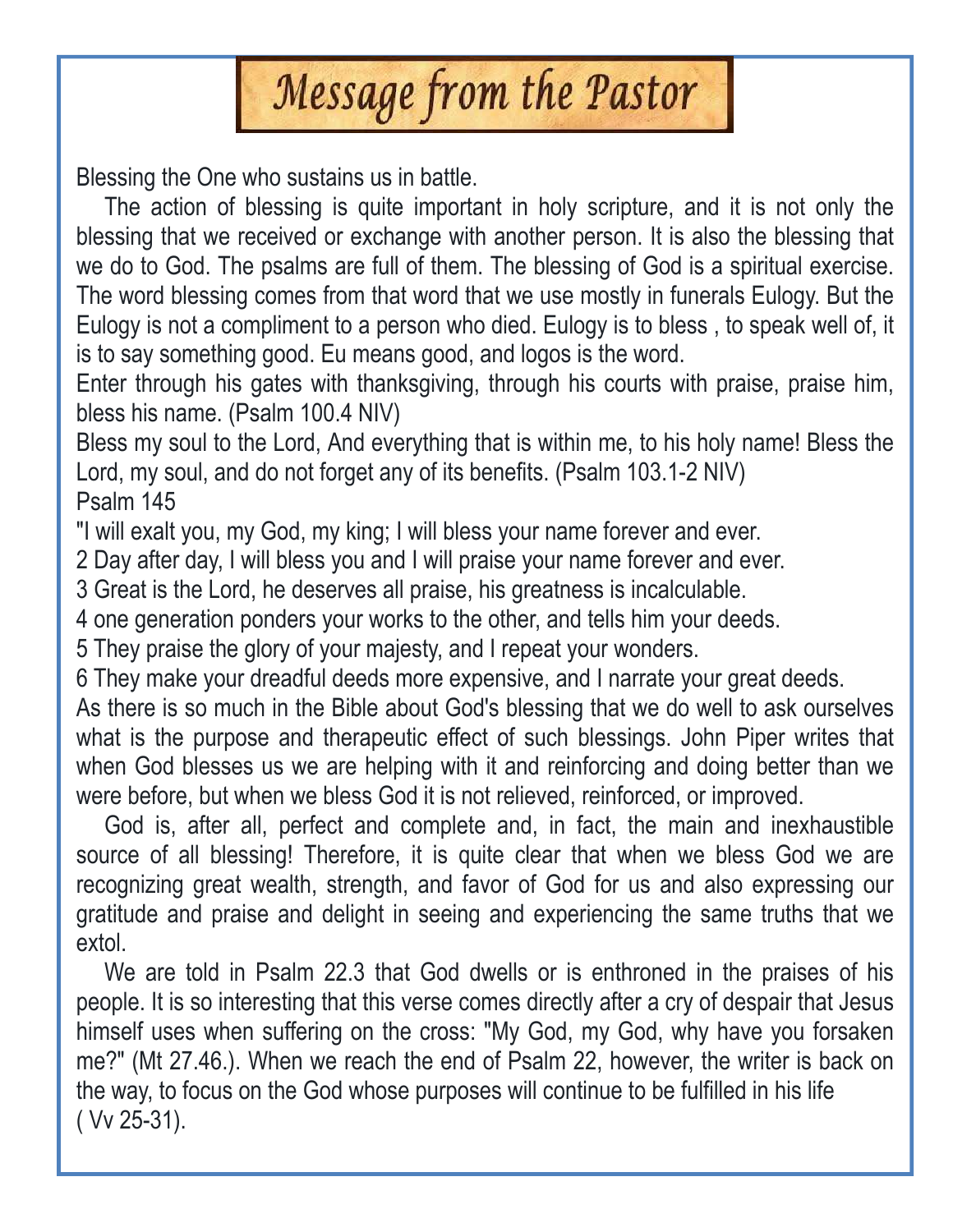Could it be that the choice to bless and praise God helped the psalmist to keep in touch with the God who was with him in his darkness?

Certainly, it seems that this was the purpose of Jesus when he took the first verse of Psalm 22 and uses those words to vocalize his agony of pain and suffering. Another example of staying and not losing focus on God in times of suffering and battle can be found in Psalm 34. David wrote: "I will bless the Lord at all times; His praise will be continually in my mouth" (Ps. 34.1 NIV). The prefix for the psalm states that it is a psalm of David when he behaved like a madman before Abimelech, and he threw it out.

To bless God is to walk in the Spirit.

To bless God is to reach more of His presence in our lives.

To bless God is to be more and more open to his goodwill toward us.

To bless God is to remain on the track of our given vocation.

To bless God is to resist and not give in to the darkness that surrounds us in battle.

To bless God is to worship and give thanks for all that he is and has done for us.

I bless the name of Jesus, he is the King and Savior of my life.

I bless the Lord with all my heart because he alone can save.

May the God of my salvation bless me, his praises will make my spirit rest.

Can we number the blessing that we have received in our personal life ?

Can I number the blessing that I have received in my own health ?

Can we number the blessing that we have received as a congregation ?

I bless my heavenly Father because he has brought me to his house.

I bless the Lord because he stays by my side and is the light in my darkness.

I bless Father, Son, and Holy Spirit.

Amen.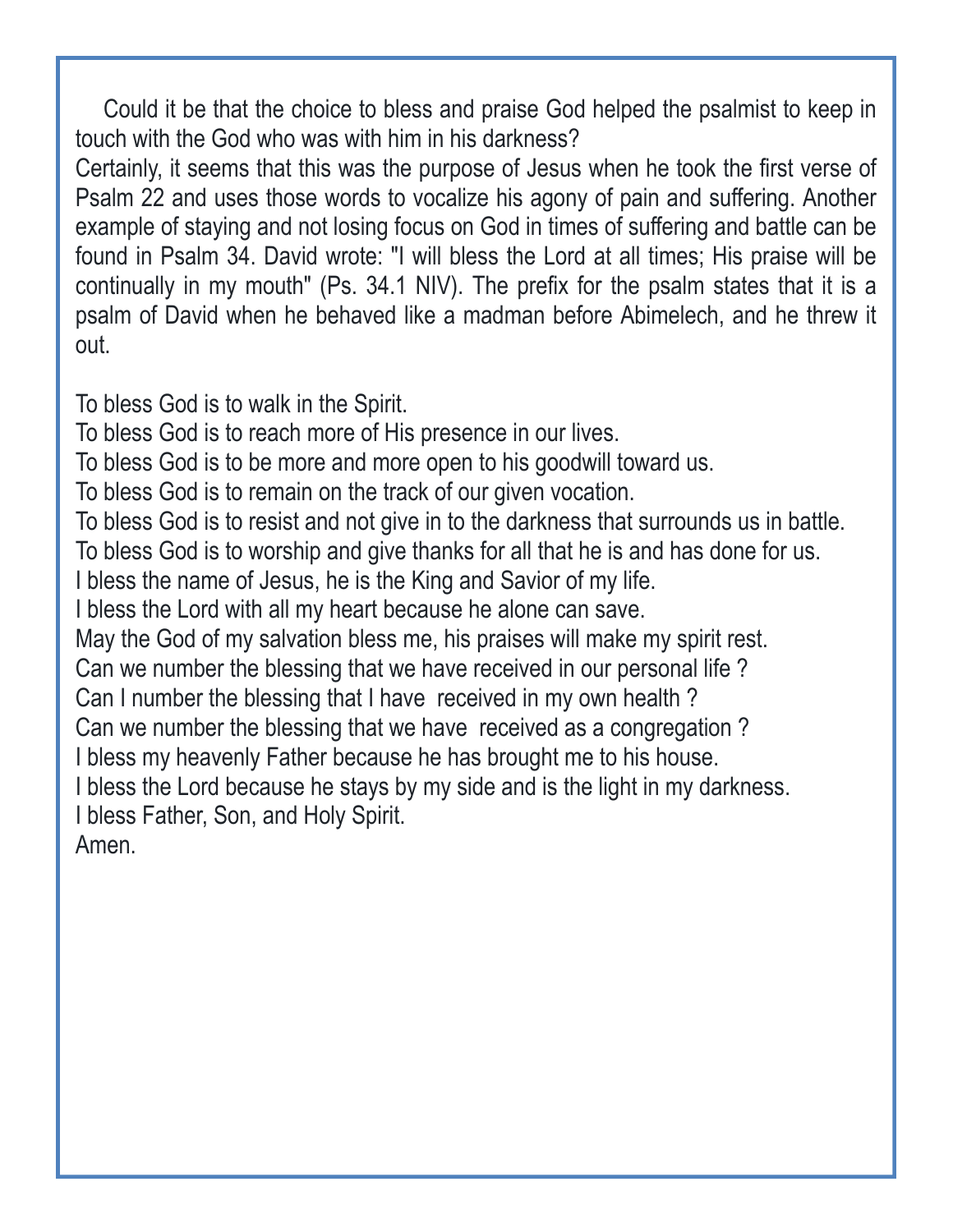

 *As the Women of Peace we will join together to support our congregation, community, and all of God's children.* 



Women's Game Night

 Ladies, bring your favorite games, an easy-to-eat snack food to share and your own beverages to Luther Hall on Friday, May 20. The festivities will start at 7 PM and will last until we are too tired to think straight. This is always a fun evening, so invite your game-loving friends to join us.

 The next meeting of the Women of Peace will be on Sunday, May 8, at 10:30 in the library.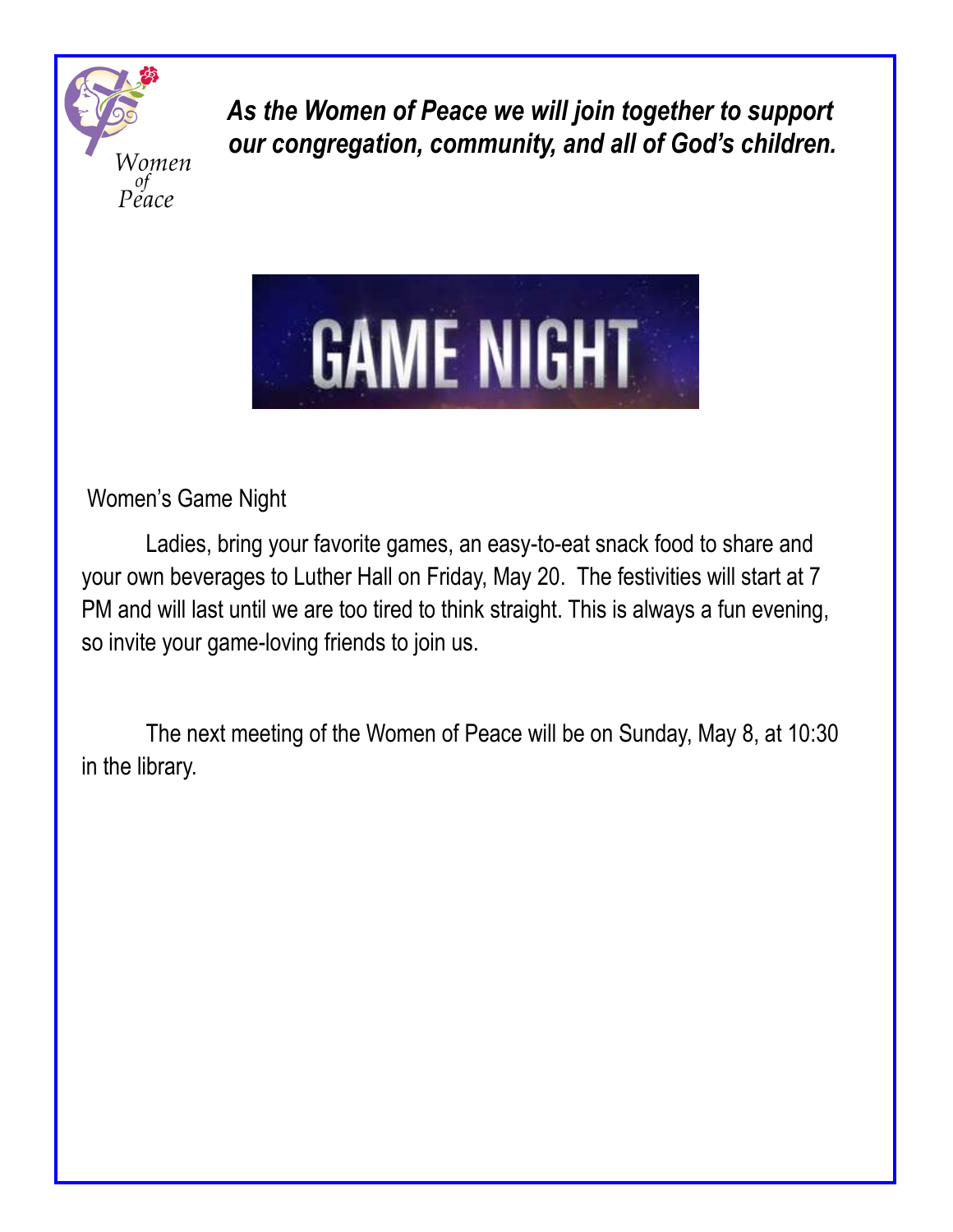

### **Book Club**

 If you are a fan of historical Western fiction, you won't want to miss out on the Book Club's next selection, *News of the World* by Paulette Jiles, which takes place in Texas in the aftermath of the Civil War. An aging itinerant news reader agrees to deliver a 10-year-old girl, who was being raised by the Kiowa tribe that killed her parents and sister four years earlier, to her relatives in San Antonio. Their 400-mile journey south through unsettled territory and unforgiving terrain proves difficult and at times dangerous.

. We will rate and discuss this novel on Monday, May 23, at 7 PM in East Hall. The classic *Brideshead Revisited* received a rating of only 2.7.

 The revised schedule for the remainder of the year is listed below. If you want to read ahead, don't forget that the June and November selections have been switched.

#### **REVISED 2022 SCHEDULE**

| <b>Book</b>                         | <b>Author</b>         | <b>Date</b> |  |  |
|-------------------------------------|-----------------------|-------------|--|--|
| News of the World                   | <b>Paulette Jiles</b> | $23-May$    |  |  |
| The Book of Lost Friends            | Lisa Wingate          | 27-Jun      |  |  |
| <b>Social Gathering</b>             |                       | $25 -$ Jul  |  |  |
| <b>Winter Garden/The Four Winds</b> | Kristin Hannah        | 22-Aug      |  |  |
| The Silent Wife                     | <b>Kerry Fisher</b>   | 26-Sep      |  |  |
| <b>Travels with My Aunt</b>         | <b>Graham Greene</b>  | 24-Oct      |  |  |
| Nine Perfect Strangers              | Liane Moriarty        | 28-Nov      |  |  |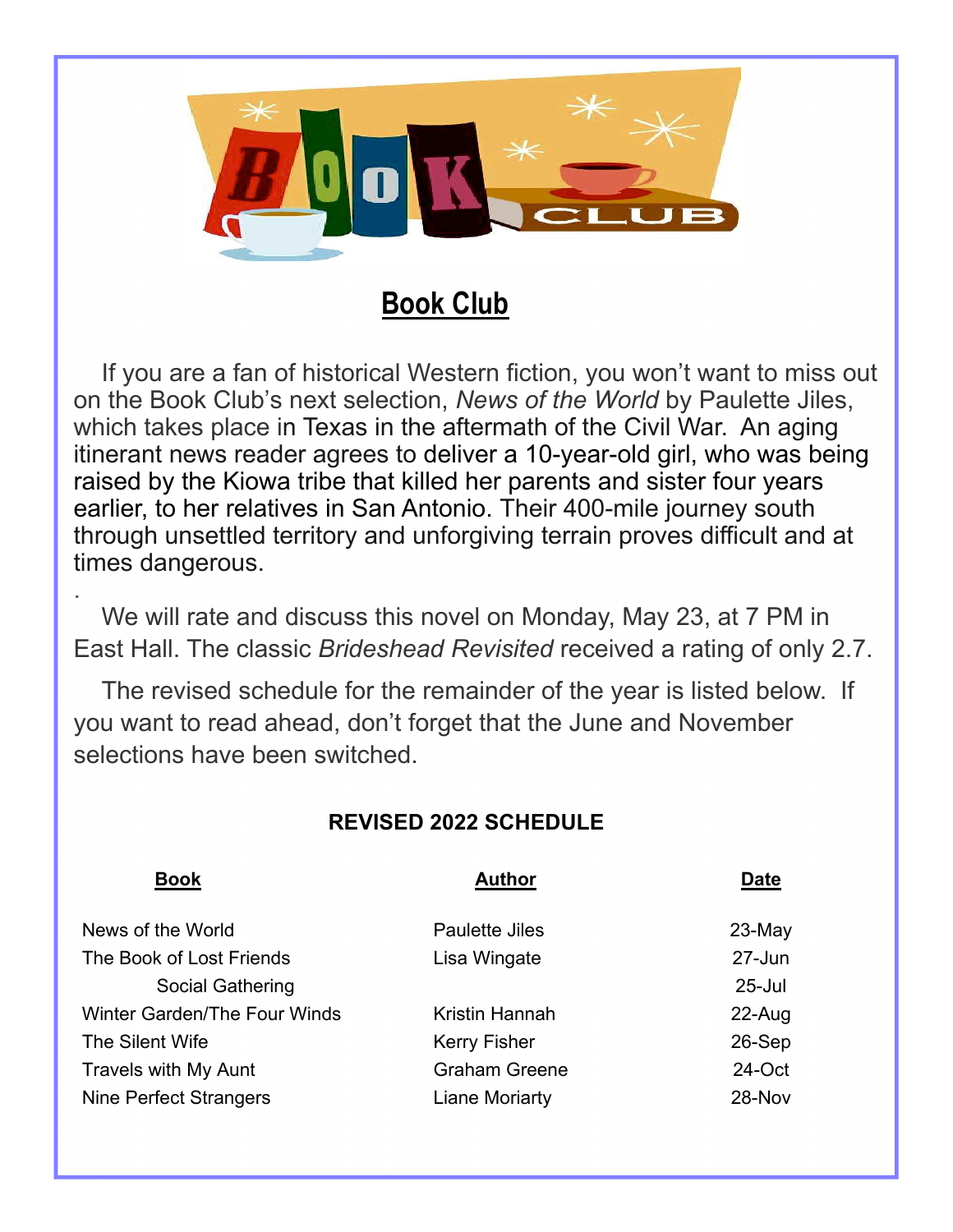# From our President

The hymn title is " God whose giving knows no ending. Number 678 in our hymnal.

I'm concentrating on the second and third verses today.

" Skills and time are ours for pressing toward the goals of Christ, your Son. All at peace in health and freedom, races joined, the church made one. Now direct our daily labors, lest we strive for self alone Born with talents, make us servants fit to answer at your throne.

Treasure, too, you have entrusted, gain through powers your Grace conferred Ours to use for home and kindred, and to spread the gospel word. Open wide our hearts in sharing, as we heed Christ's ageless call. Healing, teaching, and reclaiming, serving you by loving all. "

This is the reminder that what we have is a gift from God, and gifts are meant to be given. Our time, our talents and our money are all meant to be shared It's hard for some people to understand that our churches pay pastors and musicians and a secretary, but that almost everything else is done by volunteers! We do not have a custodian, a gardener, a decorator, a cook, a handyman, a plumber or electrician that we pay. So how does this all get done? People who are members step up and do these. And for this we are so grateful. But, the big BUT, is we have folks now in their late 70's, 80's and even 90's doing a lot of this! We need your skill, your muscles, your time! There will be a list available for you to select the areas of serving you can help with at Prince of Peace. And also, a card to make your commitment to assist financially. STAND UP AND MAKE YOUR DECISION TO BE WHAT CHRIST EXPECTS YOU TO BE. BE READY TO ANSWER AT HIS THRONE!

IN CHRISTIAN LOVE, CAROL BLOEMKE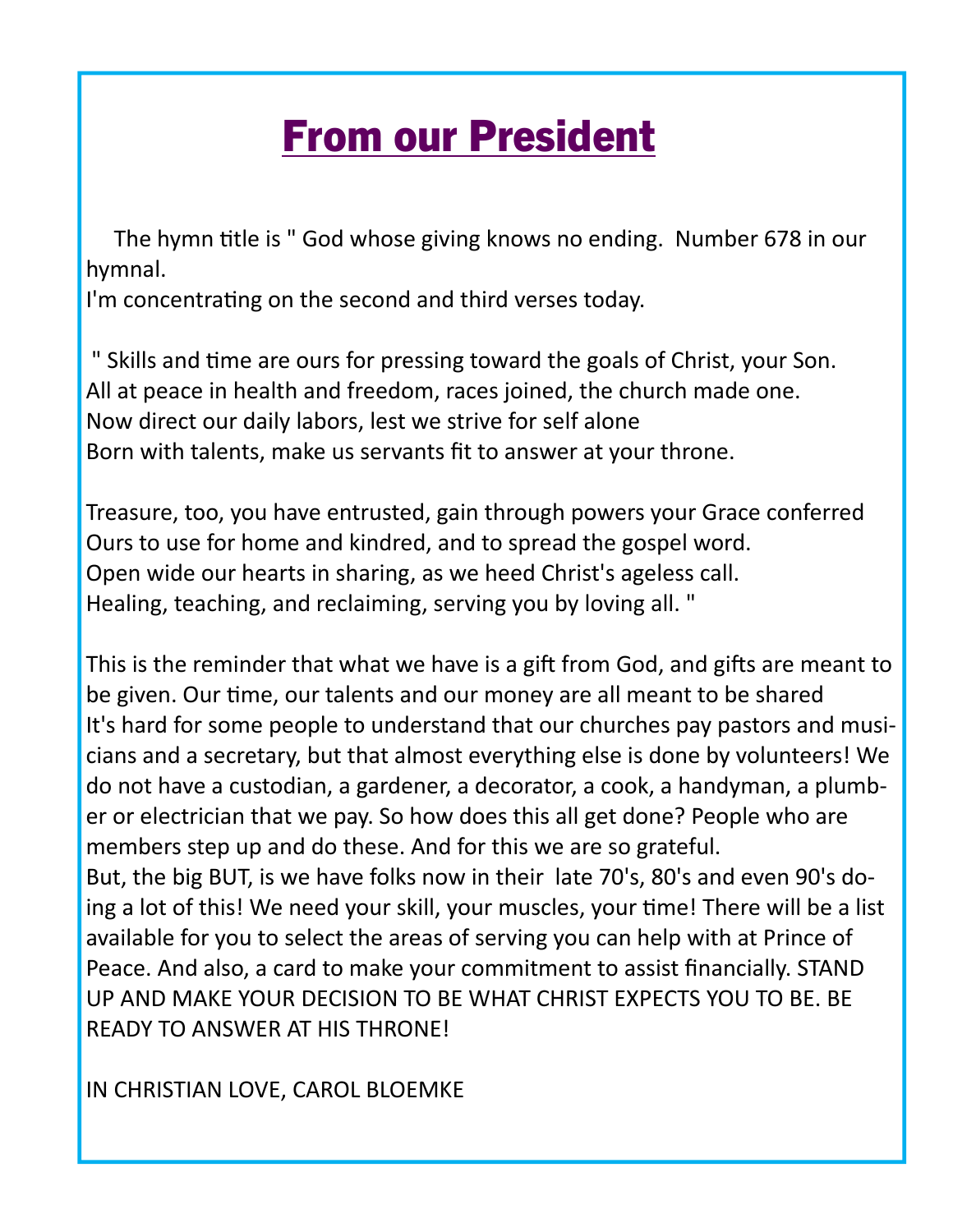# ADDISON COMMUNITY BLOOD PROGRAM

Blood Commission - Celebrating 46 Years of Saving Lives

April 8, 2022

Prince of Peace Lutheran Church Pastor Antonio Cabello 1213 West Army Trail Boulevard Addison, IL 60101

Dear Friends at Prince of Peace Lutheran Church

Spring is the time of year when most of us are looking forward to the relaxing months ahead. The grass is beginning to green and the trees are budding. Soon all that is around us will blossom.

Unfortunately, there are some who will not be enjoying the pleasures of spring this year because they are struggling with illness. For these people a blood shortage could be a matter of life or death.

The Addison Community Blood Program announces a blood drive. On Sunday May 1st, from 8:00 am until 1:15 pm, a blood drive will be held at St Paul Lutheran Church, 37 West Army Trail Boulevard in Addison.

The enclosed poster can be used for display.

We are grateful when leaders like you pass on the information about our blood drives to the associates you work with and anyone else you feel would consider donating blood.

Should you want any additional information please contact Judy Socha at 630-628-1959. Anyone wanting to schedule an appointment should also call Judy. All are welcome - no one will be turned away. Although appointments are requested, walk-ins will be welcomed.

**BLOOD DRIVE:** Sunday May 1, 2022 St Paul Lutheran Church 37 W Army Trail Blvd. Addison, Il.

Most sincerely,

pody Socha

Judy Socha **Addison Blood Commission** 

Home phone: 630-628-1959 Cell phone: 630-440-2640 judyasocha@yahoo.com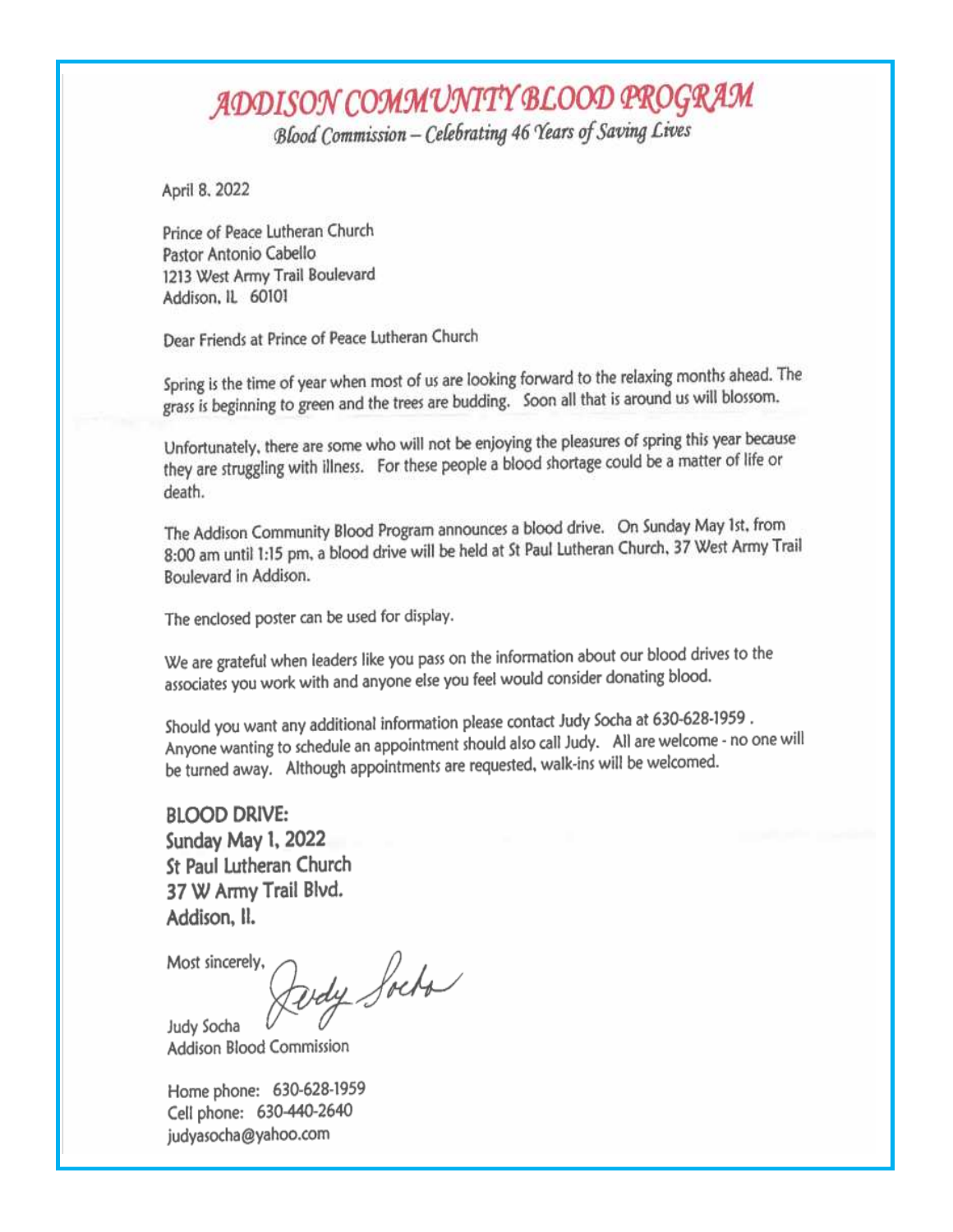## **Prince of Peace Lutheran Church Receipts & Disbursements March 31 2022**

|                               |    |               |                      | YTD |              | ytd |               | <b>Prior YTD</b> |                |
|-------------------------------|----|---------------|----------------------|-----|--------------|-----|---------------|------------------|----------------|
|                               |    | <b>Actual</b> | <b>Budget</b>        |     | Actual       |     | <b>Budget</b> |                  | Actual         |
|                               |    |               |                      |     |              |     |               |                  |                |
| <u>Receipts</u>               |    |               |                      |     |              |     |               |                  |                |
| <b>Envelope Receipts</b>      | \$ | 10,684        | \$<br>11,583         | \$  | 29,318       | \$  | 34,749        | \$               | 42,404         |
| Loose Offerings & Misc.       | Ŝ  | 957           | \$<br>1,320          | \$  | 2,674        | \$  | 3,960         | \$               | 2,821          |
| <b>Grants &amp; Gifts</b>     | Ś  | 6,250         | \$<br>$\blacksquare$ | \$  | 6,250        | \$  | ۰             | \$               | $\blacksquare$ |
| Congregational                | \$ | 17,891        | \$<br>12,903         | \$  | 38,242       | \$  | 38,709        | \$               | 45,225         |
|                               |    |               |                      |     |              |     |               |                  |                |
| Endowment                     | \$ | 6,000         | \$<br>5,833          | \$  | 17,000       | \$  | 17,500        | \$               | 21,000         |
| <b>Facility Usage</b>         | \$ | 1,670         | \$<br>1,300          | \$  | 4,110        | \$  | 3,900         | \$               | 2,400          |
| Supplemental                  | Ś  | 7,670         | \$<br>7,133          | \$  | 21,110       | \$  | 21,400        | \$               | 23,400         |
|                               |    |               |                      |     |              |     |               |                  |                |
| <b>TotalReceipts</b>          | \$ | 25,561        | \$20,036             | \$  | 59,352       | \$  | 60,109        | \$               | 68,625         |
|                               |    |               |                      |     |              |     |               |                  |                |
|                               |    |               |                      |     |              |     |               |                  |                |
|                               |    |               |                      |     |              |     |               |                  |                |
| Disbursements                 |    |               |                      |     |              |     |               |                  |                |
| Pastoral                      | \$ | 10,101        | \$<br>10,506         | \$  | 30,303       | \$  | 31,518        | \$               | 41,622         |
| <b>Staff Compensation</b>     | \$ | 4,046         | \$<br>4,084          | \$  | 11,589       | \$  | 12,252        | \$               | 12,510         |
| <b>Property Support</b>       | \$ | 9,188         | \$<br>3,965          | \$  | 16,662       | \$  | 11,895        | \$               | 8,356          |
| Committees & Outreach         | \$ | 32            | \$<br>433            | \$  | 1,588        | \$  | 1,299         | \$               | 1,558          |
| Parish Administration         | \$ | 1,640         | \$<br>1,618          | \$  | 5,044        | \$  | 4,854         | \$               | 5,221          |
|                               |    |               |                      |     |              |     |               |                  |                |
| <b>Total Expense</b>          | \$ | 25,007        | \$<br>20,606         | \$  | 65,186       | \$  | 61,818        | \$               | 69,267         |
|                               |    |               |                      |     |              |     |               |                  |                |
|                               |    |               |                      |     |              |     |               |                  |                |
| <b>Receipts Less Expenses</b> | \$ | 554           | \$<br>(570)          | \$  | $(5,834)$ \$ |     | $(1,709)$ \$  |                  | (642)          |
|                               |    |               |                      |     |              |     |               |                  |                |
|                               |    |               |                      |     |              |     |               |                  |                |